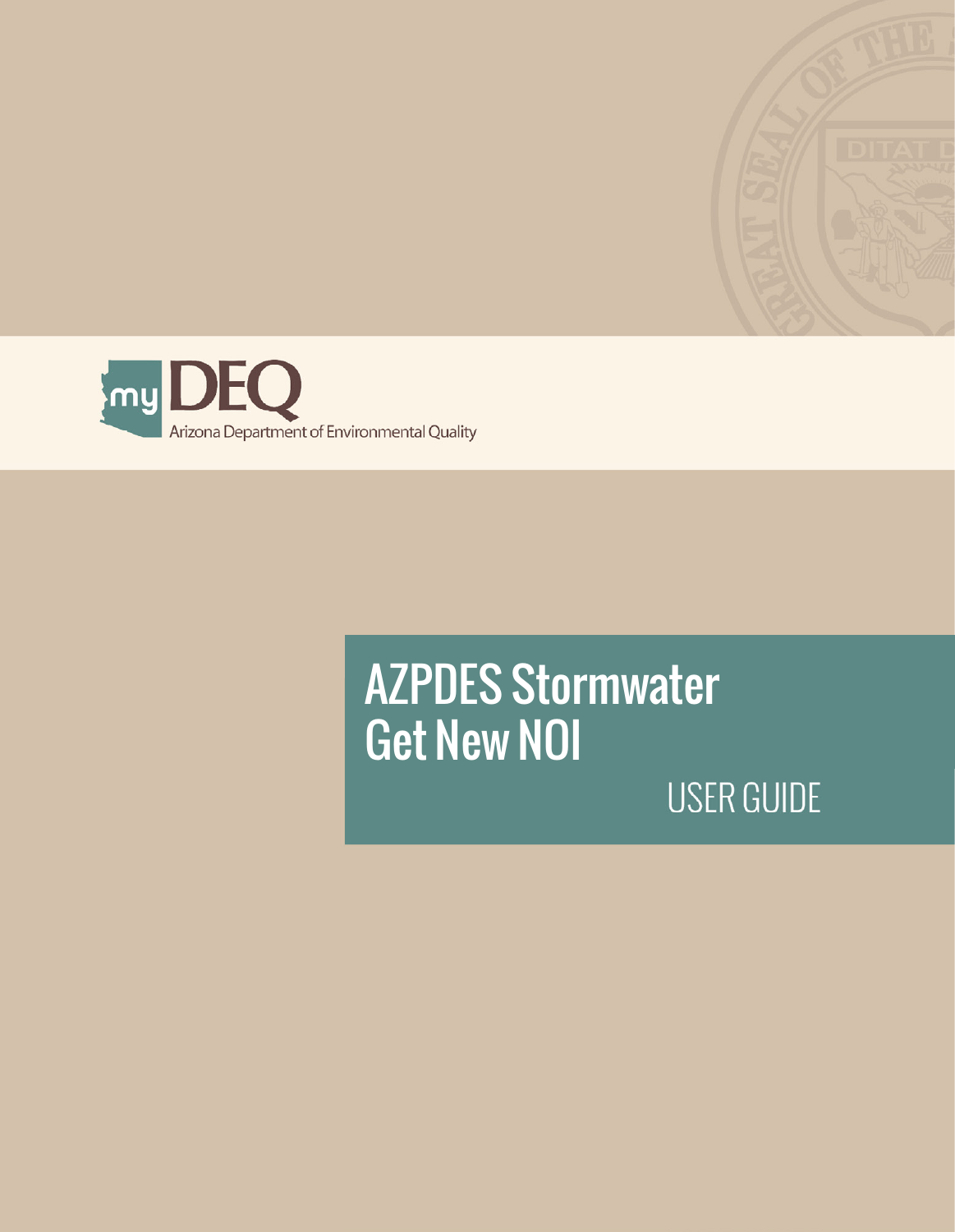### myDEQ – GET A NEW STORMWATER NOI

## **WHAT IS myDEQ?**

myDEQ is Arizona Department of Environmental Quality's (ADEQ's) new online web portal, designed to assist customers in meeting their environmental priorities and responsibilities. Upon creating an account, customers will be able to view their permits online and submit compliance reports as well as obtain new permits.

#### **How do I get a myDEQ account?**

Step 1: Register your Responsible Corporate Officer (RCO) online Step 2: Sign, notarize and return the Subscriber Agreement/Signature Agreement (emailed by ADEQ upon completion of registration form) Step 3: Set up your new myDEO account (link emailed after ADEQ receives agreement from Step 2)

#### **Register for an account today! [| Go to myDEQ Registration Form >](https://my.azdeq.gov/registration/account/are-you-rco)**

## **HELPFUL TOOLS**

**myDEQ Tool Tips:** Not sure what something means? Click on this icon "(?)" and learn more about the terminology on that screen.



**Time Out Warning**: myDEQ does not have a "SAVE" option at this time (coming soon). After more than 20 mins of non-activity on a screen, the portal will time out and you will have to start over.

**Web Browsers**: myDEQ works best in Firefox and Google Chrome. Internet Explorer is not recommended due to compatibility issues.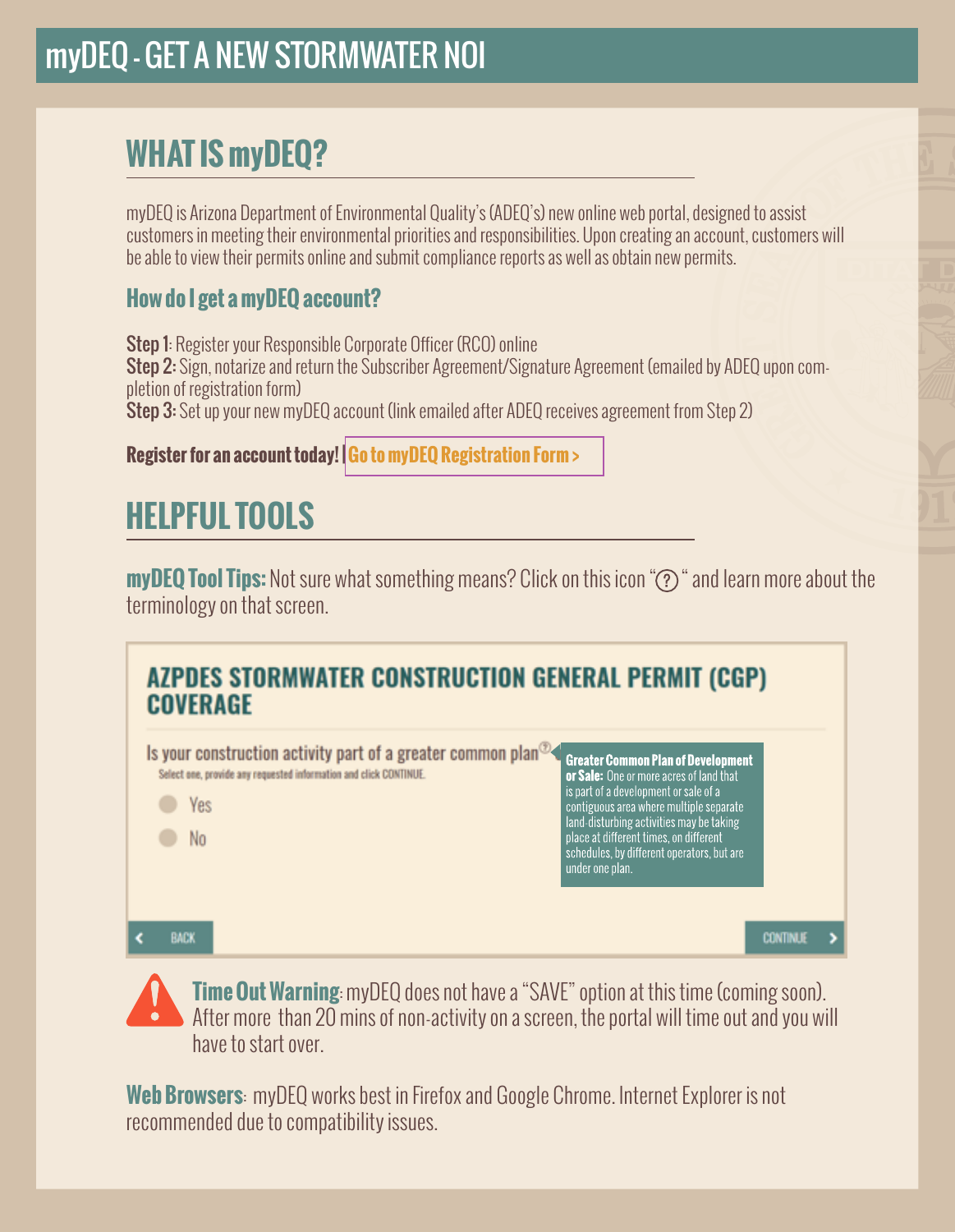### myDEQ – GET A NEW STORMWATER NOI

## **HOW DO I APPLY FOR A NEW STORMWATER NOI IN myDEQ?**

If you don't have a myDEQ account, see "How do I get a myDEQ account?" on Page 2.

#### **Step 1: Log in to myDEQ**

[• Go to login page |](my.azdeq.gov) **Go Now** 

#### **Step 2: Click "GET NEW PERMIT/REGISTRATION"**

• Button located on the lower right of the Dashboard Screen



| myl<br>of Environmental Quality         |                                           |                       |                                 |               | SAMEIR UAT TEST ACCOUNT<br>LOGOUT | mySTUFF                                       | m/SETTINGS |
|-----------------------------------------|-------------------------------------------|-----------------------|---------------------------------|---------------|-----------------------------------|-----------------------------------------------|------------|
| <b>mySTUFF</b>                          |                                           |                       |                                 |               |                                   |                                               |            |
| <b>NATIONAL</b><br><b>INVESTIGATION</b> | $\frac{1}{3}$<br>m/115                    | md0038093             | <b><i><i>HARVA</i></i></b> COOK | -<br>work2023 | <b>HACKER</b>                     | myLEGMENTS                                    |            |
| SAMPLE USER GUIDE COMPANY               |                                           | Select A Company V    | <b>Show All Places</b>          |               |                                   | Select A Place V                              |            |
| View PDF Place Name w                   | Ed . Program . Type .                     |                       | Exp Date v Status v Actions     |               |                                   | <b>Notifications</b><br>· Torry · Cater white |            |
| n<br>USER DUIDE DEMO PLACE              | AR<br>68.088                              | Hut Wix Aughort Plant | 04/34/2022                      | ESUED         | Select An Action                  | w<br>$- - -$                                  |            |
|                                         | Do you need a new permit or registration? |                       |                                 |               | GET NEW PERMIT/REGISTRATION >     |                                               |            |
|                                         |                                           |                       |                                 |               |                                   |                                               |            |

#### **Step 3: Choose either AZPDES Stormwater CGP or MSG**

• Click the circle to the left of text to select, and then click CONTINUE.

### **PERMIT/REGISTRATION** Which type of permit or registration do you need? Select one and click CONTINUE **Q., AZPDES Stormwater Construction General Permit (CGP)** AZPDES Stormwater Multi-sector General Permit (MSGP) | Industrial Concrete Batch Plant General Permit Crushing & Screening General Permit EPA ID (RCRA) Hot Mix Asphalt Plant General Permit **CONTINUE >**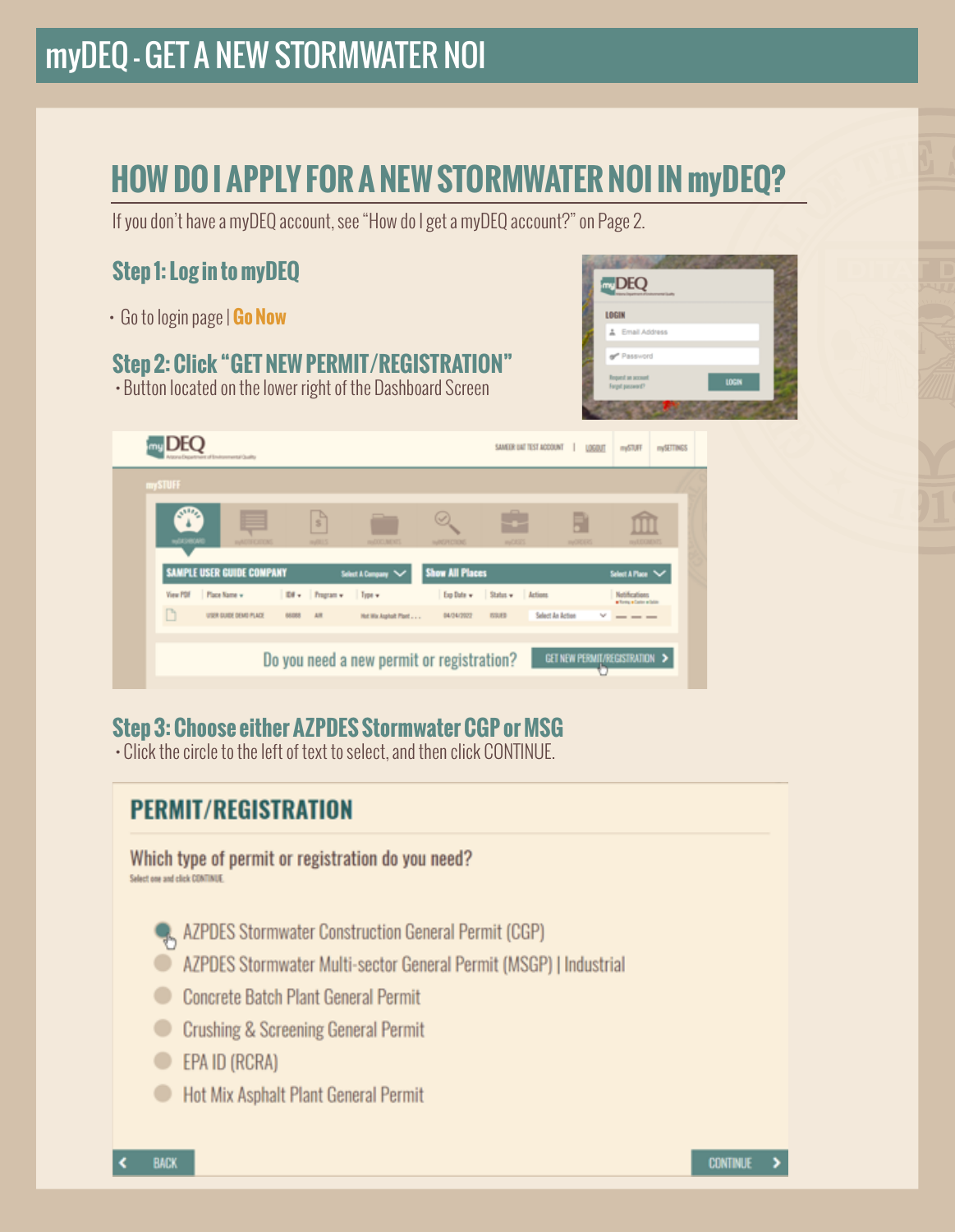#### **Step 4: Choose the company for which you want this NOI**

• Click the circle to the left of the text to select, and then click CONTINUE.

#### **PERMIT/REGISTRATION**

Which of your companies/agencies is this for? Select one and click CONTINUE.

BRIMHALL SAND, ROCK & BUILDING MATERIALS

SAMPLE USER GUIDE COMPANY

Add a Company/Agency

**Note:** If you do not see your company, select "Add a Company/Agency," click CONTINUE, and follow the on-screen instructions.

**CONTINUE** 

,

#### **Step 5: To apply for a new NOI or see if you are eligible for a wavier, select the "Yes" option**

• Click the circle to the left of text to select, and then click CONTINUE.

### AZPDES STORMWATER CONSTRUCTION GENERAL PERMIT (CGP) **COVERAGE** Is this request for new permit coverage? Select one, provide any requested information and click CONTINUE. • Yes, this is for new coverage. I don't have CGP coverage for this location. No. I wish to manage existing CGP coverage in myDEQ. **BACK** k. **CONTINUE**

#### **Step 6: On the next set of pages, follow the on-screen instructions**

Answer the questions, enter any additional requested information, and then click CONTINUE for each screen.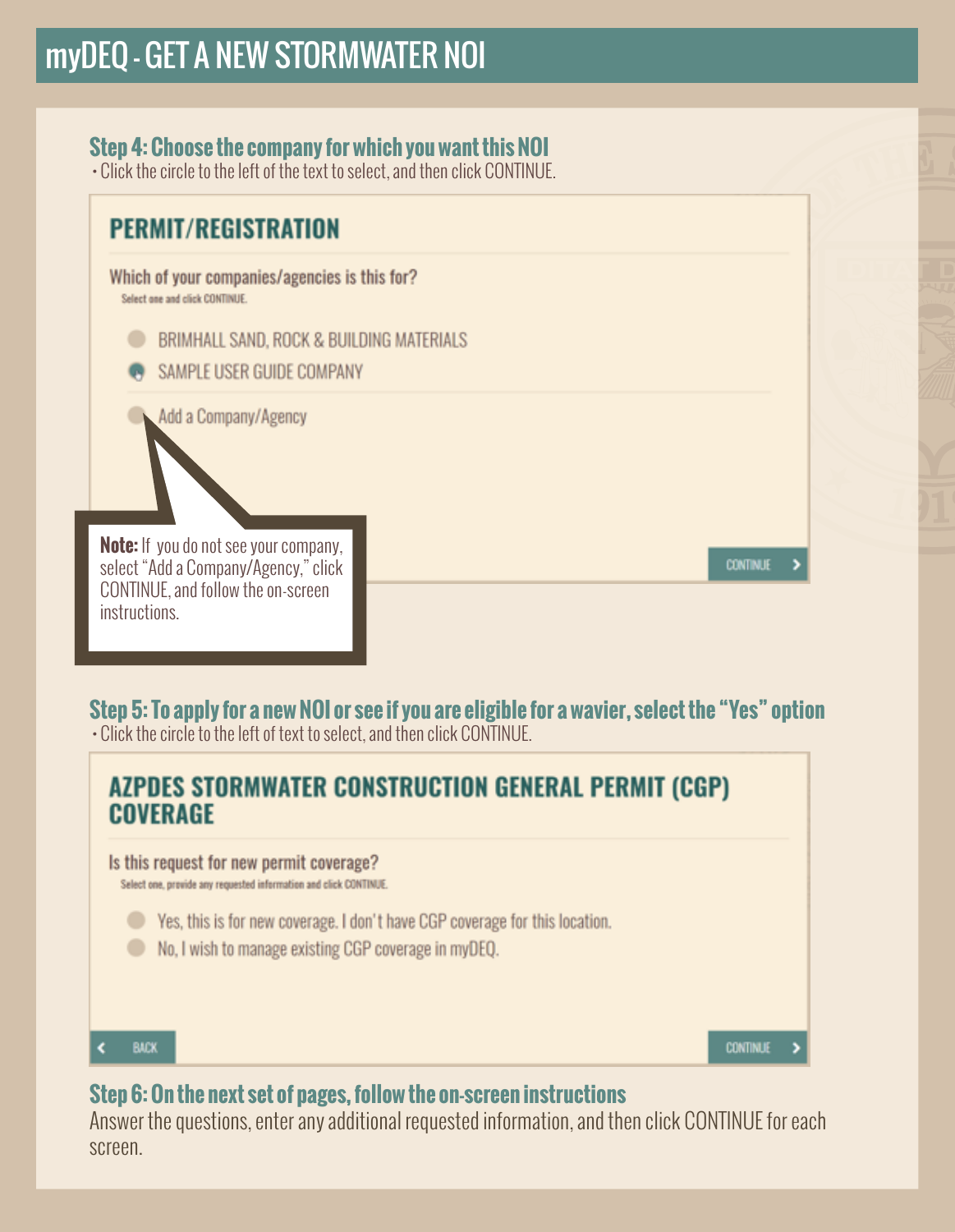#### **Step 7: Review the summary**

Once you have answered all questions, you will be shown a summary of your answers. Select "Edit" on the right hand side of the screen to make changes.

| <b>User Golds Dame Place 2</b>                                                                     |                                                     |           | L# 318751/Lmr -T1226451 |             |
|----------------------------------------------------------------------------------------------------|-----------------------------------------------------|-----------|-------------------------|-------------|
| <b>COVERAGE</b>                                                                                    | AZPDES STORMWATER CONSTRUCTION GENERAL PERMIT (CGP) |           |                         |             |
| Summary<br>Plaza review and click EDT to modify. Then click CONTINUE.                              |                                                     |           |                         |             |
| <b>Company lefs:</b>                                                                               | SAIPLE LISE GUIDE COMPANY                           |           |                         | <b>BMT</b>  |
| Is this request for new permit<br>авигало?                                                         |                                                     |           | he.                     | EDIT        |
| Will your project immine<br>centraction schedul?                                                   |                                                     |           | w                       | <b>CO</b> T |
| What are the dates of your project?                                                                | Start Date 05/26/2017<br>Red Date: 06/20/2017       |           |                         |             |
| It your construction activity part of<br>a greater common plan of<br>dealersed or cale?            |                                                     |           | Yes.                    | EDIT        |
| What is the total screage being<br>disturbed for the entire common<br>plan of development or sale? | Common Plan Total disturbed Acrelist: 500           |           |                         |             |
| What is the total screage that will<br>be disturbed by your construction<br>activities?            | 5                                                   |           |                         | EBIT        |
| Place lefts:                                                                                       | <b>Dar Gilb Dans Pace 7</b><br>TERRNA-112250403     |           |                         |             |
| <b>Racility Name</b>                                                                               | User Guide Dania Plaza 2                            |           |                         | EDIT        |
| <b>Project Type:</b>                                                                               | ADCT                                                |           |                         | EBIT        |
| Do you discharge to a regulated<br>WSA?                                                            | CARL T HAVEFA VA MEDICAL CENTER VISA                |           | <b>To</b>               | EDIT        |
| Point of Discharge Lecations:                                                                      |                                                     |           |                         | <b>DOT</b>  |
| <b>Point of Discharge Kerry</b>                                                                    | <b>Lutitude</b>                                     | Institute |                         |             |

#### **Step 8: Certify and submit your NOI application**

**Bur Saids Dans Place 2** Le 33.85761 / Lug - 112.258453 **AZPDES STORMWATER CONSTRUCTION GENERAL PERMIT (CGP) COVERAGE** Pursuant to A.R.S. § 41-1030: (1) ADEQ shall not base a licensing decision, in whole or in part, on a requirement or condition not specifically authorized by statute or rule General authority in a statute does not authorize a requirement or condition unless a rule is made pursuant to it that specifically authorizes the nequirement or condition. (2) Prohibited licensing decisions may be challenged in a private civil action. Relief may be awarded to the prevailing party against ADEQ. including reasonable attorney fees, damages, and all fees associated with the license application. (2) ADDQ employees may not intentionally or knowingly violate the requirement for specific licensing authority. Violation is cause for plinary action or dismissal, pursuant to ADED's adopted personnel policy. ADED employees are still afforded the immunity in A.R.S. 95 12-821.01 and 12-820.02 Certify your submission. By checking this box I certify under penalty of law that this submittal was prepared by me, or under my direction or superv of personnel appropriately qualified to properly gather and evaluate the information submitted. The information submitted is, to<br>the best of my knowledge and belief, true, accurate, and complete. I understand that all info record unless otherwise identified by law as confidential. I am aware that there are significant penalties for submitting false information, including the possibility of fines and imprisonment for knowing violations. Please verify your identity by answering the following security question. "Indicates required field Question: What is the name of your favorite childhood teacher? Answer<sup>+</sup>

 $\epsilon$  = 800.